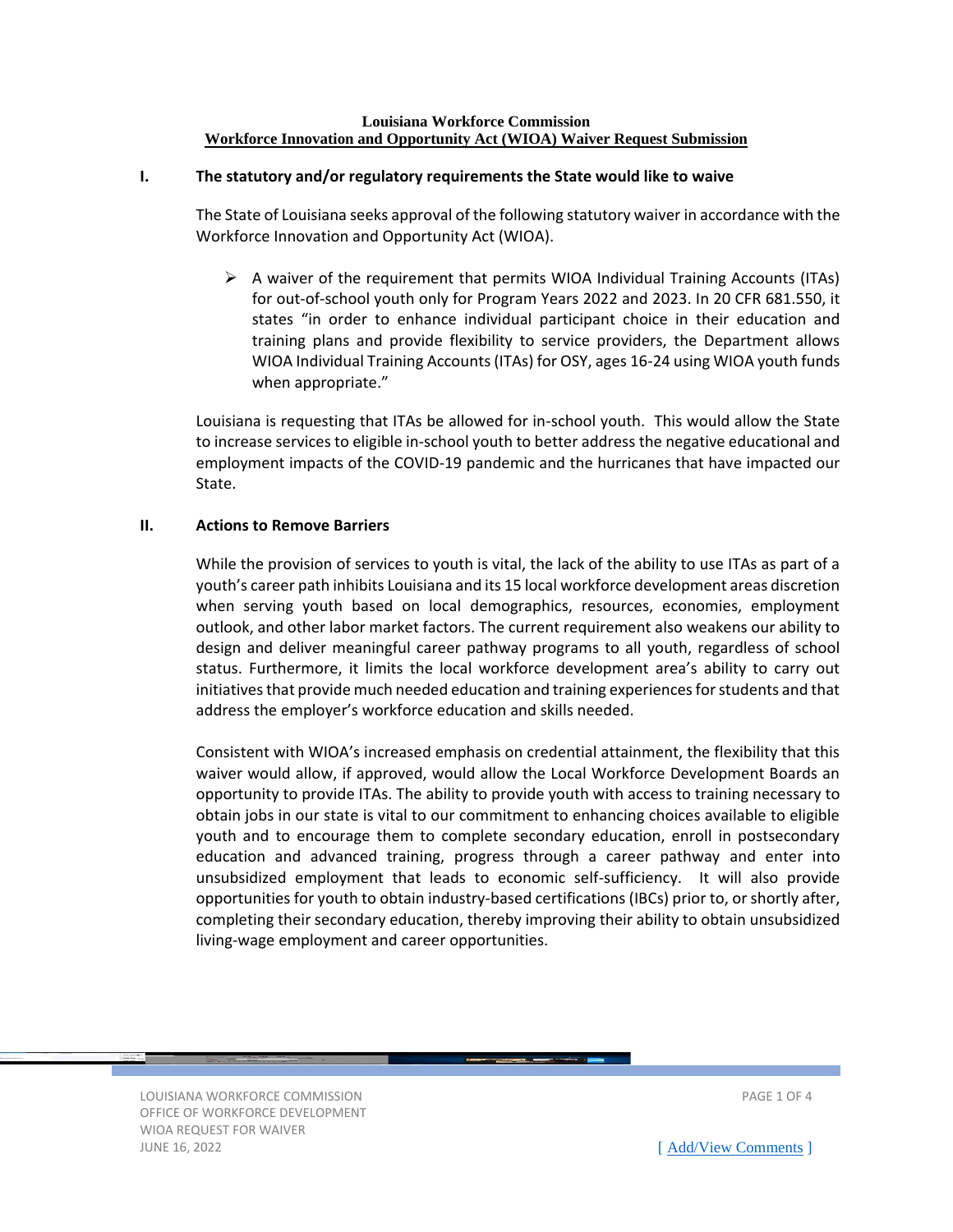### **III. Strategic Goals**

Currently, ISY wishing to access ITAs may only do so through the WIOA adult program. Approval of this waiver request will allow Louisiana and its local workforce development areas

the option to offer eligible ISY and OSY the use of ITAs, eliminating the funding barrier created by the emphasis on OSY thereby expanding training opportunities, increasing program flexibility, and enhancing customer choice. More specific advantages to granting this waiver request and allowing ISY the opportunity to use ITAs are:

- ITAs will encourage youth participants to consider and evaluate career pathways and in-demand occupations, empowering the participants to make valued career decisions leading to occupational training, attainment of post-secondary industry recognized certificates and ultimately gainful employment making a family sustaining wage.
- The ability to target at-risk ISY by providing early intervention to prevent them from dropping out by exposing them to technical occupations while in school, giving them a head start on training that will lead to a better paying job. Early intervention will increase attachment to the workforce and enrollment in post-secondary training, thereby improving student retention and mitigating dropout behaviors.
- The promotion of career pathway related opportunities and programs for ISY will lead to a great number of ISY becoming interested in pre-apprenticeships, registered apprenticeships, technical and occupational training, and other forms of postsecondary education.
- Increased outreach to ISY, while maintaining a focus on serving OSY, will contribute to the development of a larger pool of young people who are qualified for, and prepared to meet the current and future needs of employers in their workforce areas and throughout the state.

## **IV. Projected Programmatic Outcomes Resulting from Implementation of the Waiver**

Louisiana's 15 local boards have shown interest in, and support of this waiver request which would allow ISY to use an ITA. Areas have projected a 20-25% increase in the number of ISY served. The following provides a representative sample of the plans these local areas have made in anticipation of the approval of this waiver.

- Increase resources to ISY JAG program in our area Areas could expand JAG participation to seniors in the high school programs. Areas could also offer stipends and incentives, as well as work experience, to the OSY JAG participants.
- Partner with current Jump Start initiatives by providing pre-apprenticeship activities connecting youth with apprenticeship programs giving youth an earlier platform for skill development. We are enrolling participants in work experience as a "preapprenticeship" program.

LOUISIANA WORKFORCE COMMISSION PAGE 2 OF 4 OFFICE OF WORKFORCE DEVELOPMENT WIOA REQUEST FOR WAIVER JUNE 16, 2022 **[\[ Add/View Comments](https://www2.laworks.net/WIOAComments?Pg=2) ]**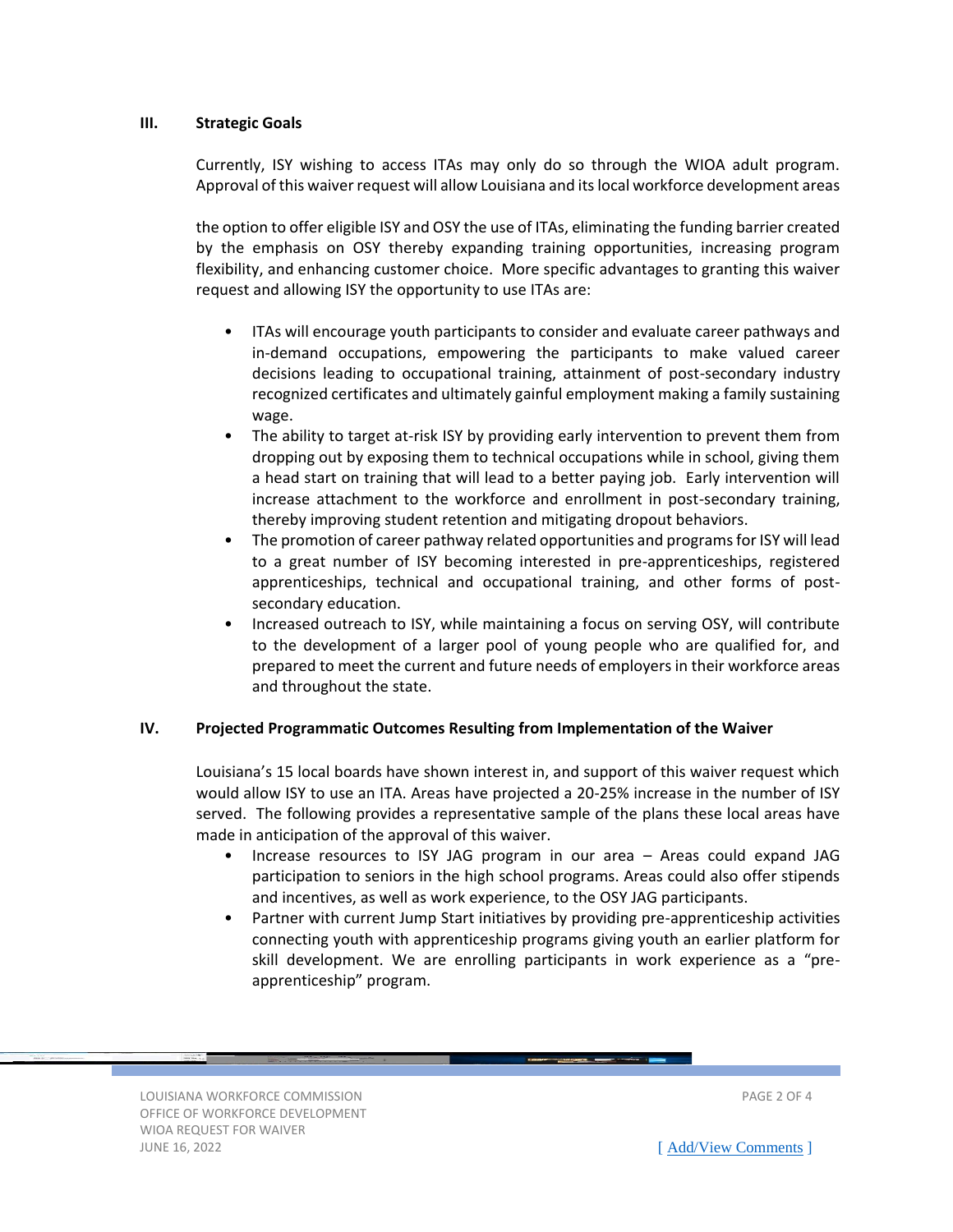- Use ISY funds along with ISY ITAs to meet the needs of a growing population of students who, due to job loss and financial hardship, may not have funding to continue current educational opportunities or enter into potential educational opportunities. This is where the waiver would have the most impact for some of our local areas – enrolling Youth-eligible students already registered in community college/university without using Adult funds. We currently have individuals under the age of 21 that we are serving as Adults that would fall into this Youth IS category.
- Serve ISY in low-income communities within the parish by helping them overcome unique economic and employment challenges that face those youth residing in impoverished urban communities. According to city-data.com, 23.7% of parish residents live in poverty, with that number increasing to 33.5% when focusing solely on children. This rate increases drastically to 55% for residents who did not graduate high school.
- Local area currently partners with OSY JAG program through the local community college. Approval of this waiver will allow for the development of an in-school JAG program.
- Increase the number of ISY allowed to participate in the local area's yare-round "work readiness" training series by providing additional opportunities for high school juniors and seniors taking less than a full course load to participate in ITAs and preapprenticeship programs (primarily in the areas of healthcare, technology, and construction) that lead to IBCs.
- Since high school graduates are eligible as OSY and are allowed the opportunity to utilize ITAs to participate in certificate programs at community colleges, in preapprenticeship programs, and proprietary training institutions, it is only logical to provide the same opportunities to ISY who have been deemed WIOA eligible allowing them to immediately access ITA funded training opportunities upon graduation. We project enrolling more students right out of high school going to summer school and already registered before WIOA enrollment.
- An increase in participants is projected and area expressed they could see a potential to double youth participants if we are given this waiver as it opens the doors to much more flexibility. With the increased participant enrollment, some areas want to do an in-school JAG program (25-30 participants) and also want to expand a "Career Exploration Project" (additional 15-20 youth) that was just kicked off this summer, but limited it to just OSY. They also have ides of putting in a carpentry preapprenticeship project (15-20 participants) at a Community College. Many areas have the partners ready to go and they are just waiting on us to get the waiver. This isn't counting those enrolling in ITA's that we currently enroll as adults as they don't meet the OSY criteria and we can afford to show them as an ISY. Enrollment would increase significantly across the state if this waiver were granted.

LOUISIANA WORKFORCE COMMISSION PAGE 3 OF 4 OFFICE OF WORKFORCE DEVELOPMENT WIOA REQUEST FOR WAIVER JUNE 16, 2022 **[\[ Add/View Comments](https://www2.laworks.net/WIOAComments?Pg=3) ]**